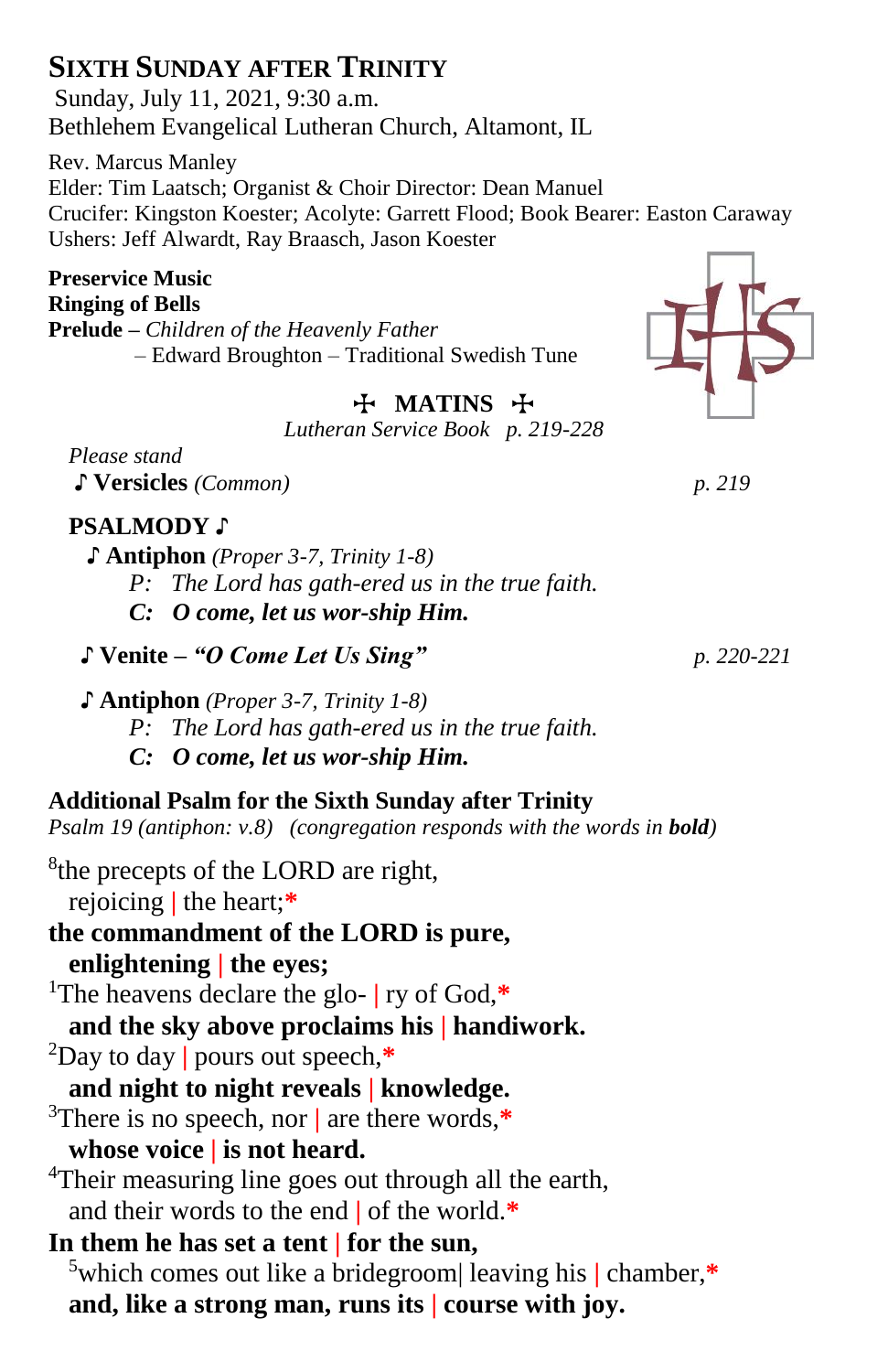<sup>6</sup>Its rising is from the end of the heavens, and its circuit to the **|** end of them,**\* and there is nothing hidden | from its heat.** <sup>7</sup>The law of the LORD is perfect, reviv- **|** ing the soul;**\* the testimony of the LORD is sure, making wise the | simple;** <sup>8</sup>the precepts of the LORD are right, rejoicing **|** the heart;**\* the commandment of the LORD is pure, enlightening | the eyes;** <sup>9</sup>the fear of the LORD is clean, enduring for- **|** ever;**\* the just decrees of the LORD are true, and righteous alto- | gether.**  $10$ More to be desired are they than gold, even **|** much fine gold;**\* sweeter also than honey and drippings of the | honeycomb.** <sup>11</sup>Moreover, by them is your **|** servant warned;**\* in keeping them there is | great reward.** <sup>12</sup>Who can dis- **|** cern his errors?**\* Declare me innocent from | hidden faults.**  $13$ Keep back your servant also from presumptuous sins; let them not have dominion **|** over me!**\* Then I shall be blameless, and innocent of great trans- | gression.**  $14$ Let the words of my mouth and the meditation of my heart be acceptable **|** in your sight,**\* O LORD, my rock and my re- | deemer. Glory be to the Father and | to the Son\* and to the Holy | Spirit; as it was in the be- | ginning,\* is now, and will be forever. | Amen.** <sup>8</sup>the precepts of the LORD are right, rejoicing **|** the heart;**\* the commandment of the LORD is pure, enlightening | the eyes;** *(Please be seated)*

**Office Hymn LSB #562** *All Mankind Fell in Adam's Fall*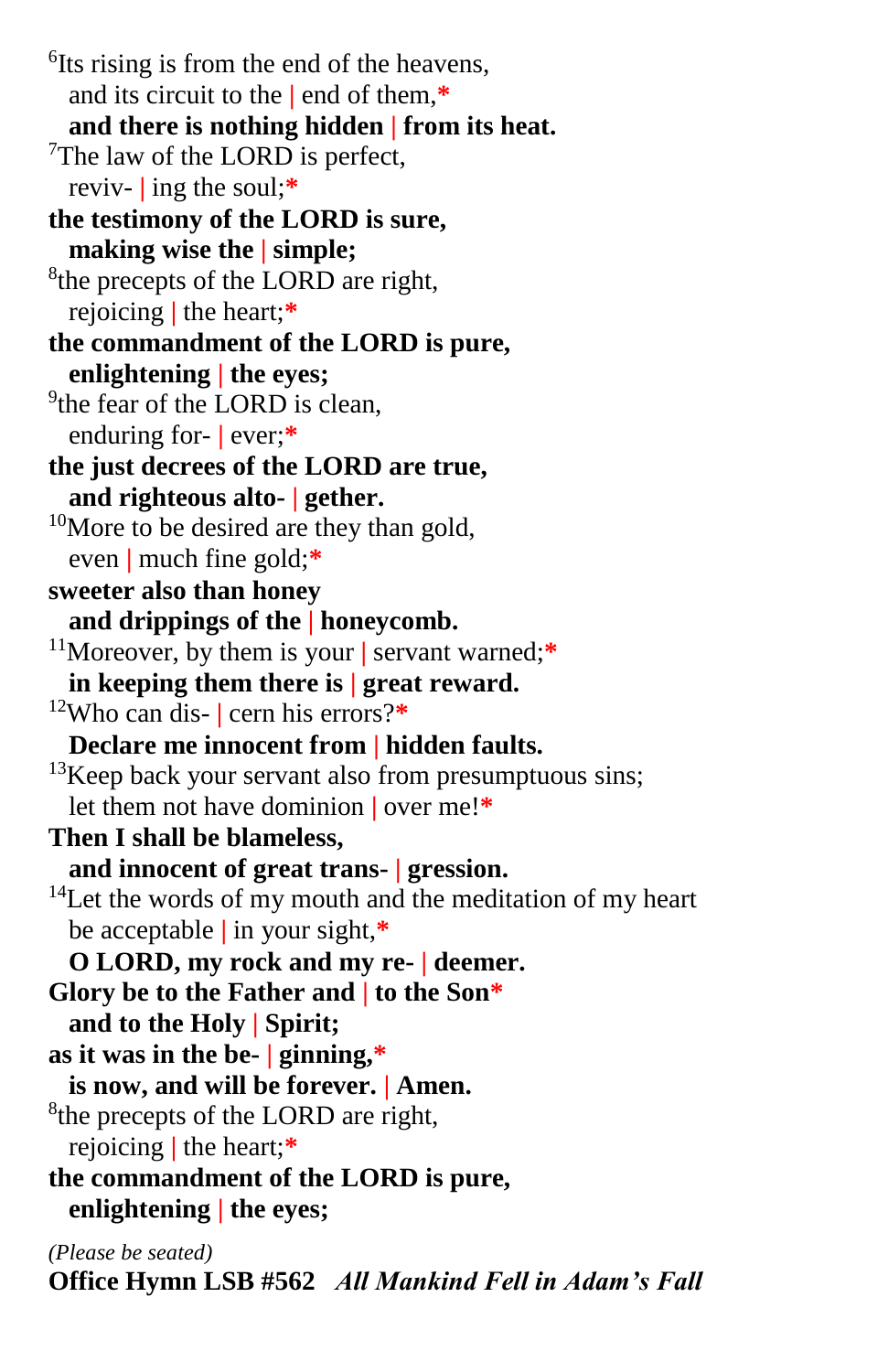### **Readings from Holy Scripture**

P: A reading from Exodus the twentieth chapter.*Exodus 20:1-17*

<sup>1</sup>And God spoke all these words, saying,

<sup>2</sup>"I am the LORD your God, who brought you out of the land of Egypt, out of the house of slavery.

<sup>3"</sup>You shall have no other gods before me.

<sup>4"</sup>You shall not make for yourself a carved image, or any likeness of anything that is in heaven above, or that is in the earth beneath, or that is in the water under the earth. <sup>5</sup>You shall not bow down to them or serve them, for I the LORD your God am a jealous God, visiting the iniquity of the fathers on the children to the third and the fourth generation of those who hate me, <sup>6</sup>but showing steadfast love to thousands of those who love me and keep my commandments.

<sup>7</sup>"You shall not take the name of the LORD your God in vain, for the LORD will not hold him guiltless who takes his name in vain.

<sup>8</sup> Remember the Sabbath day, to keep it holy. <sup>9</sup>Six days you shall labor, and do all your work,  $^{10}$ but the seventh day is a Sabbath to the LORD your God. On it you shall not do any work, you, or your son, or your daughter, your male servant, or your female servant, or your livestock, or the sojourner who is within your gates.  $^{11}$ For in six days the LORD made heaven and earth, the sea, and all that is in them, and rested the seventh day. Therefore the LORD blessed the Sabbath day and made it holy.

<sup>12"</sup>Honor your father and your mother, that your days may be long in the land that the LORD your God is giving you.

<sup>13"</sup>You shall not murder.

<sup>14"</sup>You shall not commit adultery.

 $15\degree$ You shall not steal.

<sup>16"</sup>You shall not bear false witness against your neighbor.

<sup>17"</sup>You shall not covet your neighbor's house; you shall not covet your neighbor's wife, or his male servant, or his female servant, or his ox, or his donkey, or anything that is your neighbor's."

P: O Lord, have mercy on us.

# **C: Thanks be to God.**

P: A reading from Romans, the sixth chapter. *Romans 6:3-11*

<sup>3</sup>Do you not know that all of us who have been baptized into Christ Jesus were baptized into his death? <sup>4</sup>We were buried therefore with him by baptism into death, in order that, just as Christ was raised from the dead by the glory of the Father, we too might walk in newness of life.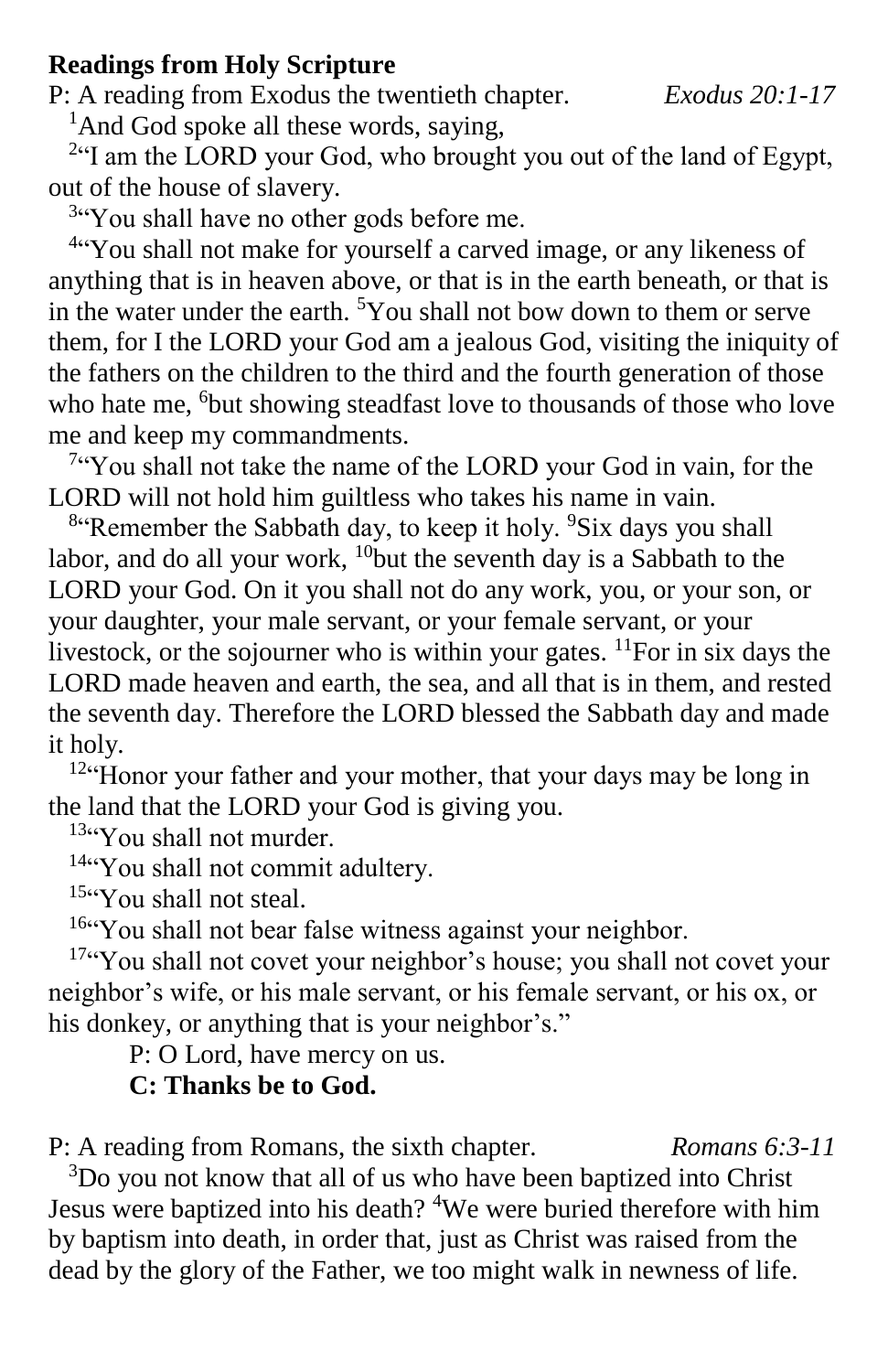${}^{5}$ For if we have been united with him in a death like his, we shall certainly be united with him in a resurrection like his. <sup>6</sup>We know that our old self was crucified with him in order that the body of sin might be brought to nothing, so that we would no longer be enslaved to  $sin$ . <sup>7</sup>For one who has died has been set free from sin. <sup>8</sup>Now if we have died with Christ, we believe that we will also live with him. <sup>9</sup>We know that Christ being raised from the dead will never die again; death no longer has dominion over him. <sup>10</sup>For the death he died he died to sin, once for all, but the life he lives he lives to God.  $\frac{11}{50}$  you also must consider yourselves dead to sin and alive to God in Christ Jesus.

P: O Lord, have mercy on us.

## **C: Thanks be to God.**

### *(Remain seated)*

P: A reading from St. Matthew, the fifth chapter. *Matthew 5:17-26* <sup>17</sup>"Do not think that I have come to abolish the Law or the Prophets; I have not come to abolish them but to fulfill them.  $^{18}$  For truly, I say to you, until heaven and earth pass away, not an iota, not a dot, will pass from the Law until all is accomplished. <sup>19</sup>Therefore whoever relaxes one of the least of these commandments and teaches others to do the same will be called least in the kingdom of heaven, but whoever does them and teaches them will be called great in the kingdom of heaven.

<sup>20"</sup>For I tell you, unless your righteousness exceeds that of the scribes and Pharisees, you will never enter the kingdom of heaven.

<sup>21</sup>"You have heard that it was said to those of old, 'You shall not murder; and whoever murders will be liable to judgment.<sup>' 22</sup>But I say to you that everyone who is angry with his brother will be liable to judgment; whoever insults his brother will be liable to the council; and whoever says, 'You fool!' will be liable to the hell of fire. <sup>23</sup>So if you are offering your gift at the altar and there remember that your brother has something against you, <sup>24</sup>leave your gift there before the altar and go. First be reconciled to your brother, and then come and offer your gift.  $25$ Come to terms quickly with your accuser while you are going with him to court, lest your accuser hand you over to the judge, and the judge to the guard, and you be put in prison. <sup>26</sup>Truly, I say to you, you will never get out until you have paid the last penny.

P: O Lord, have mercy on us.

**C: Thanks be to God.**